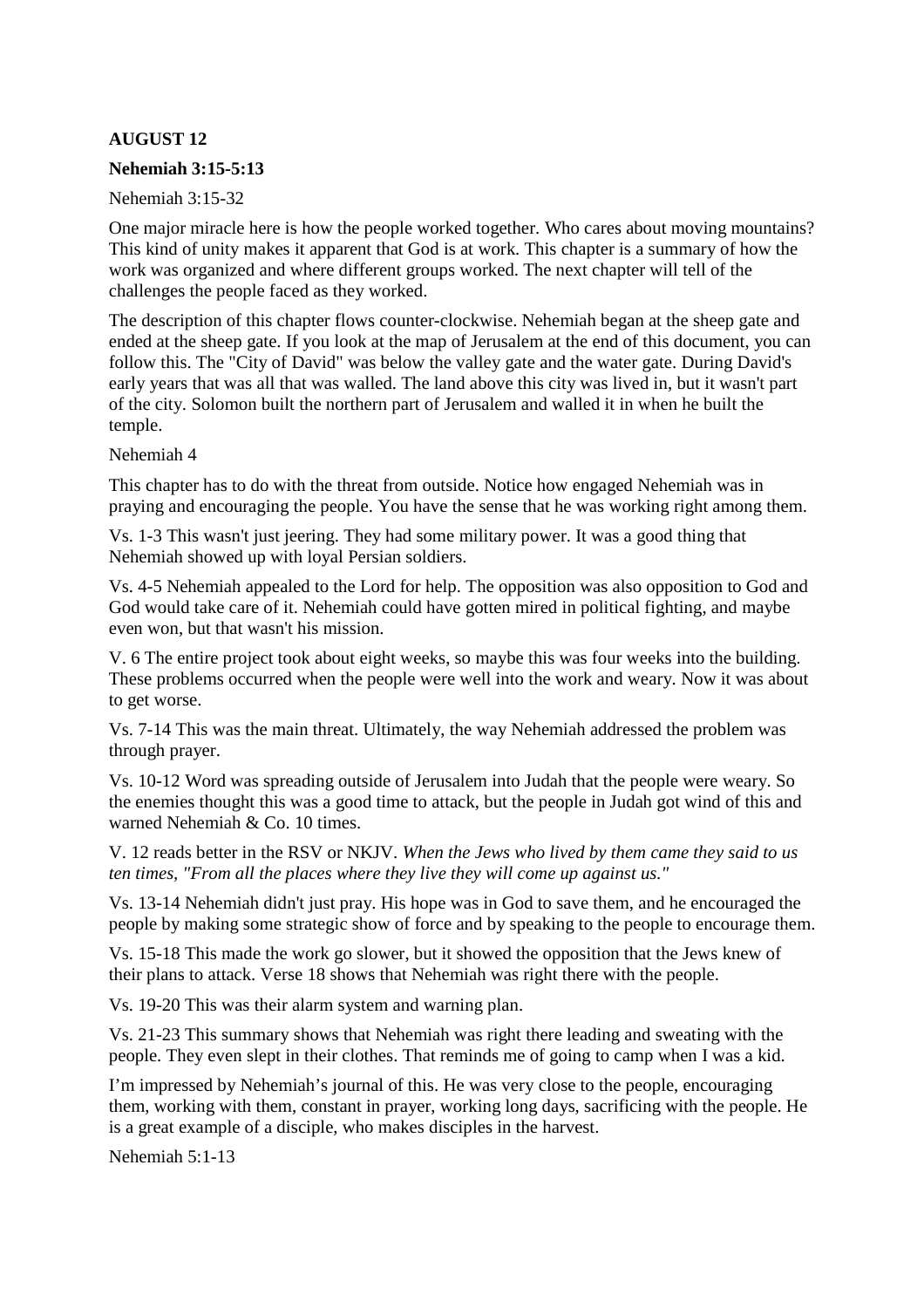This chapter has to do with the threat from within. Some of this will spill into tomorrow because Nehemiah continues with a description of his mercy to the people and his work to strengthen Israel.

Vs. 1-5 The situation was that the wealthy and leaders were taking advantage of the people in these hard times and during this building. If the people were working in Jerusalem non-stop for two months, it meant they were neglecting their livelihoods and farms. Instead of the wealthy and leaders opening up their barns and freely giving to these people for the good of Israel and the nation of God, they were shrewdly ruining the people. The people had to borrow money to buy food. When they couldn't pay, they were being forced to sell their children into slavery. Now the people were really losing heart.

Vs. 6-13 Nehemiah was mad. In 13:25 we'll see that he had a bit of a temper. When you look at v. 10 and then the rest of chapter 5 that we'll read tomorrow, Nehemiah and those immediately under him were sacrificing to help the people and the nation.

Vs. 6-7 I think Nehemiah gave himself some time to cool down.

According to the law, the Jews were not allowed to exact interest from one another. Worse than this was the disregard of these people for the health and unity of the nation.

The miracle is in vs. 12 and 13. The leaders obeyed and Nehemiah made them commit to a covenant. Nehemiah also added some drama to this event.

Ezra showed in 1 & 2 Chronicles that a godly leader led the people both in organizing and in worship, both socially and spiritually. Nehemiah was that godly leader and an example of a passionate disciple.

### **1 Corinthians 7:25-40**

Vs. 25-28 The distressful context of these verses helps you understand what Paul is saying. The main idea is to live with your treasure in heaven, not on earth, and to live with your full devotion on Christ and not on anything else.

V. 25 People who were engaged is the special group that is being addressed here. That is clear from the context, although the ESV says *betrothed;* it is interesting that the actual word Paul and the Spirit used was the word for "virgin." It was assumed that there would be no sex before marriage.

Vs. 29-31 Here, Paul changed the tone to address everyone in the church. Notice that for Paul, the *appointed time* was drawing close, and in v. 31, the *form of this world is passing away*. He was not referring to the coming of Christ, but to the judgment on that generation of Jews. The Roman Empire was caving in; Jerusalem was about to be destroyed, and Christians were about to be tested.

Vs. 32-35 Again, keep this in context. Paul is addressing all of the unmarried, including the engaged, saying that if they are anxious in caring for one another as married couples, they might have a hard time taking risks and following Christ during that time of distress.

Vs. 36-38 This again is addressed to the engaged and fits perfectly to the context. If the passions were strong, they should marry. I often quote v. 36 and leave out "let them marry." Then I wait for a second and look at all the wide-open eyes and then correct myself. The group is usually relieved to see that marriage, not sex, is the solution to passion. So actually, this is saying that the proper context for sexuality is marriage, right?

Vs. 39-40 In Richard Wurmbrand's book, Tortured for Christ, he tells of a Christian woman who was targeted by the Romanian police. They waited for her wedding day, crashed the wedding just as they were pronounced man and wife and arrested her. This is sort of what Paul had in